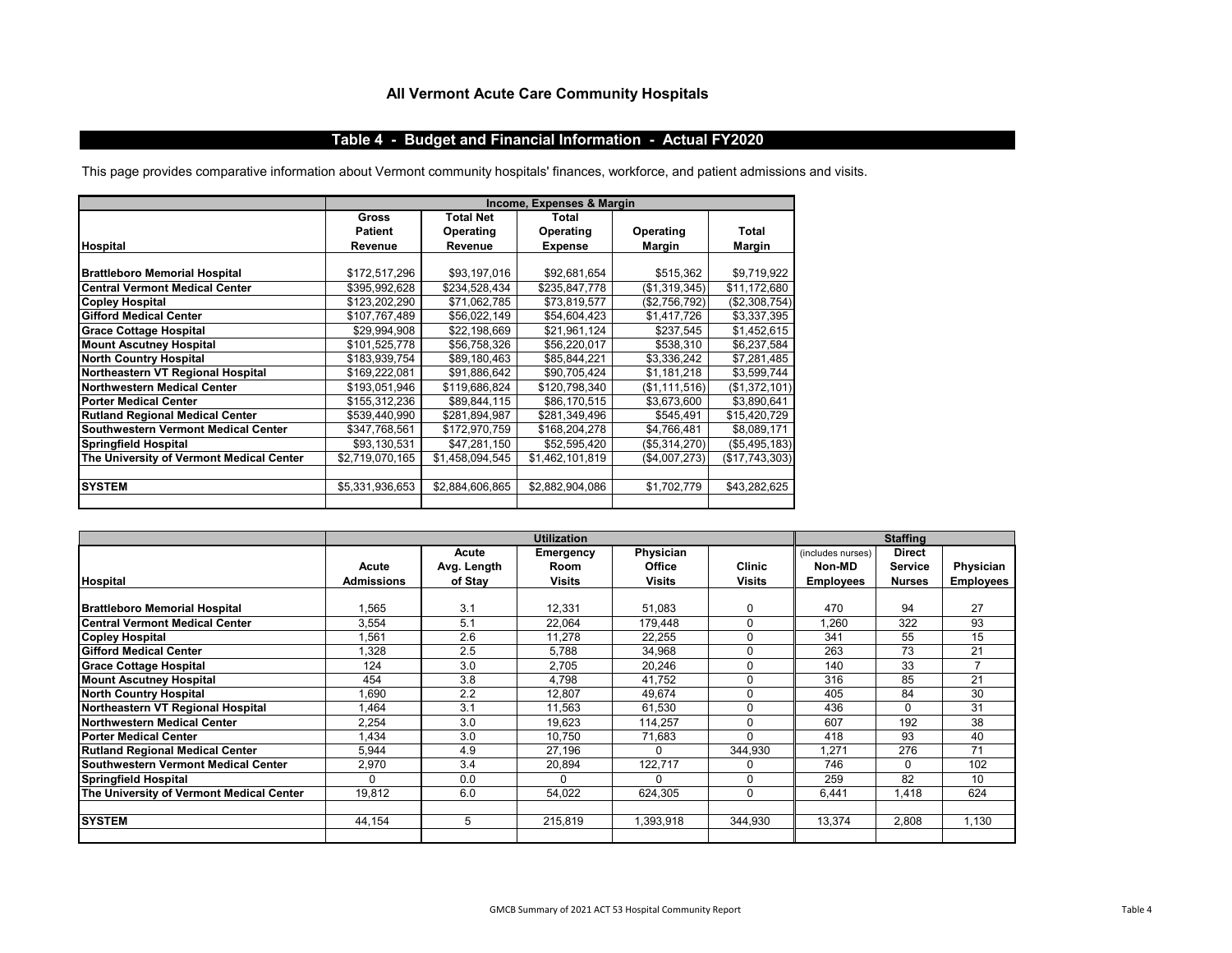# **All Vermont Acute Care Community Hospitals**

## **Table 4 - Budget and Financial Information - Actual 2021**

This page provides comparative information about Vermont community hospitals' finances, workforce, and patient admissions and visits.

|                                          |                 |                           | Income, Expenses & Margin |               |               |  |
|------------------------------------------|-----------------|---------------------------|---------------------------|---------------|---------------|--|
|                                          | <b>Gross</b>    | <b>Total Net</b>          | Total                     |               |               |  |
|                                          | <b>Patient</b>  | Operating                 | Operating                 | Operating     | Total         |  |
| <b>Hospital</b>                          | Revenue         | Revenue<br><b>Expense</b> |                           | Margin        | Margin        |  |
|                                          |                 |                           |                           |               |               |  |
| <b>Brattleboro Memorial Hospital</b>     | \$197,875,612   | \$93,555,300              | \$95,153,892              | (\$1,598,592) | \$561,707     |  |
| <b>Central Vermont Medical Center</b>    | \$465,268,488   | \$248,739,960             | \$251,279,114             | (\$2,539,154) | \$12,277,713  |  |
| <b>Copley Hospital</b>                   | \$145,577,121   | \$92.904.295              | \$88.188.411              | \$4,715,884   | \$865,748     |  |
| <b>Gifford Medical Center</b>            | \$123,810,116   | \$62,153,395              | \$56,697,232              | \$5,456,163   | \$9,101,968   |  |
| <b>Grace Cottage Hospital</b>            | \$34,398,070    | \$25,653,576              | \$23,945,664              | \$1,707,912   | \$4,214,656   |  |
| <b>Mount Ascutney Hospital</b>           | \$123,822,514   | \$67,185,613              | \$61,042,770              | \$6,142,843   | \$7,083,110   |  |
| <b>North Country Hospital</b>            | \$215,095,726   | \$98,545,159              | \$94,012,827              | \$4,532,332   | \$18,230,327  |  |
| Northeastern VT Regional Hospital        | \$194,392,186   | \$101,590,345             | \$98,663,273              | \$2,927,072   | \$5,486,842   |  |
| Northwestern Medical Center              | \$246,224,948   | \$129,746,697             | \$123,612,022             | \$6,134,675   | \$7,180,236   |  |
| <b>Porter Medical Center</b>             | \$175,799,847   | \$99,274,398              | \$91,604,670              | \$7,669,728   | \$2,791,319   |  |
| <b>Rutland Regional Medical Center</b>   | \$637.836.276   | \$311.355.898             | \$304.385.835             | \$6,970,064   | \$23,195,631  |  |
| Southwestern Vermont Medical Center      | \$403,028,513   | \$189,621,675             | \$181,093,942             | \$8,527,733   | \$6,349,613   |  |
| Springfield Hospital                     | \$104,813,001   | \$54,614,786              | \$53,974,864              | \$639,922     | \$14,290,739  |  |
| The University of Vermont Medical Center | \$3,083,748,404 | \$1,608,746,674           | \$1,572,224,117           | \$36,522,557  | \$127,072,561 |  |
|                                          |                 |                           |                           |               |               |  |
| <b>SYSTEM</b>                            | \$6,151,690,823 | \$3,183,687,772           | \$3,095,878,633           | \$87,809,139  | \$238,702,170 |  |
|                                          |                 |                           |                           |               |               |  |

|                                            | <b>Utilization</b>  |                                 |                                    |                                      | <b>Staffing</b>         |                                                 |                                                  |                               |
|--------------------------------------------|---------------------|---------------------------------|------------------------------------|--------------------------------------|-------------------------|-------------------------------------------------|--------------------------------------------------|-------------------------------|
| <b>Hospital</b>                            | Acute<br>Admissions | Acute<br>Avg. Length<br>of Stay | Emergency<br>Room<br><b>Visits</b> | Physician<br><b>Office</b><br>Visits | <b>Clinic</b><br>Visits | (includes nurses)<br>Non-MD<br><b>Employees</b> | <b>Direct</b><br><b>Service</b><br><b>Nurses</b> | Physician<br><b>Employees</b> |
|                                            |                     |                                 |                                    |                                      |                         |                                                 |                                                  |                               |
| <b>Brattleboro Memorial Hospital</b>       | ,612                | 2.9                             | 76,119                             | 58,910                               | 0                       | 488                                             | 105                                              | 27                            |
| <b>Central Vermont Medical Center</b>      | 3,667               | 4.9                             | 217,013                            | 188,480                              | $\Omega$                | .233                                            | 300                                              | 93                            |
| <b>Copley Hospital</b>                     | .582                | 2.9                             | 43,069                             | 25,453                               | 0                       | 356                                             | 0                                                | 18                            |
| <b>Gifford Medical Center</b>              | ,328                | 2.5                             | 20,729                             | 14,051                               | 0                       | 268                                             | 56                                               | 20                            |
| <b>Grace Cottage Hospital</b>              | 93                  | 2.8                             | 28,793                             | 21,699                               | 0                       | 146                                             | 34                                               |                               |
| <b>Mount Ascutney Hospital</b>             | 459                 | 3.9                             | 63,541                             | 46.627                               | 0                       | 322                                             | 82                                               | 22                            |
| <b>North Country Hospital</b>              | .673                | 2.5                             | 62,863                             | 48,566                               | 0                       | 428                                             | 89                                               | 31                            |
| Northeastern VT Regional Hospital          | .489                | 3.2                             | 89,363                             | 74,116                               | $\Omega$                | 473                                             | 0                                                | 31                            |
| Northwestern Medical Center                | 2,114               | 3.3                             | 162,463                            | 109,406                              | 0                       | 603                                             | 177                                              | 38                            |
| <b>Porter Medical Center</b>               | .464                | 2.9                             | 111,024                            | 71,334                               | 11,091                  | 423                                             | 93                                               | 41                            |
| <b>Rutland Regional Medical Center</b>     | 5,947               | 5.0                             | 746,124                            | 0                                    | 379,760                 | .280                                            | 265                                              | 72                            |
| <b>Southwestern Vermont Medical Center</b> | 2,994               | 4.0                             | 187,900                            | 124,545                              | 0                       | 799                                             | 0                                                | 102                           |
| <b>Springfield Hospital</b>                |                     | 0.0                             | 0                                  | O                                    | 0                       | 265                                             | 61                                               | 8                             |
| The University of Vermont Medical Center   | 19,886              | 6.3                             | 668,340                            | 602,974                              | 0                       | 6,588                                           | 1.474                                            | 628                           |
|                                            |                     |                                 |                                    |                                      |                         |                                                 |                                                  |                               |
| <b>SYSTEM</b>                              | 44.308              | 5                               | 2.477.341                          | 1,386,161                            | 390,851                 | 13,672                                          | 2,736                                            | 1,139                         |
|                                            |                     |                                 |                                    |                                      |                         |                                                 |                                                  |                               |